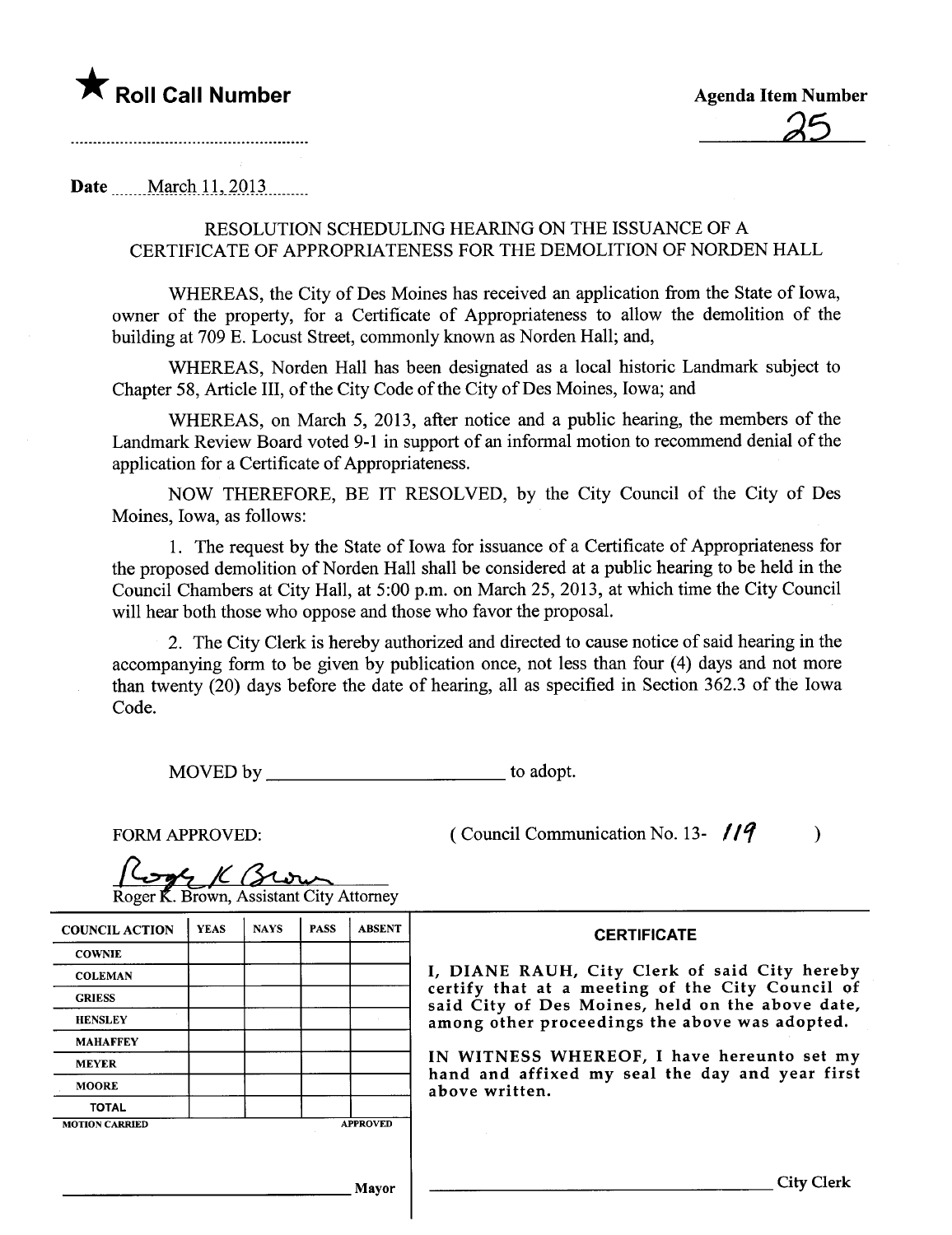# CITY OF DES MOINES LANDMARK REVIEW BOARD STAFF REPORT AND RECOMMENDATION

Tuesday, March 5, 2013

 $\mathcal{P}(\mathbf{G}|\mathbf{N}|\mathbf{D}\mathbf{A}\mathbf{v}|_{\mathbf{I}}=0$  .  $\mathcal{H}(\mathbf{X}|\mathbf{X})$  , we find the set of  $\mathcal{H}(\mathbf{X}|\mathbf{X})$  ,  $\mathcal{H}(\mathbf{X}|\mathbf{X})$ 

Applicant: State of Iowa – Department of Administrative Services

Location: 709 E. Locust Street - Norden Hall.

Requested Action: Demolition of the building.

#### I. GENERAL INFORMATION

- 1. Site Description: The subject property is located near the Pennsylvania Avenue and East Locust Street intersection. It measures 21 feet by 80 feet (1,712 square feet) and contains a two-story row house known as Norden HalL. The building was constructed circa 1880 according to the Polk County Assessor's webpage.
- 2. Landmark Information: The subject building was designated as a Local Landmark by the City Council on April 17, 2000. The nomination form states the building predates the State Capitol building (1884-86) and that it was home to three early Scandinavian groups, the Danish Brotherhood, the Danish Sisterhood and the Norden Singing Society.

The Landmark Review Board is charged with reviewing proposed alterations to the exterior of locally designated landmarks and makes recommendations to the City CounciL. All Certificates of Appropriateness for local landmarks that are not located in a local historic district are issued by the City CounciL.

3. Project Description: The applicant wishes to demolish the building and the building to the west to allow for the completion of the "People's Plaza." The Capitol Master Plan was adopted and the initial phases of the West Capitol Terrace Improvements were under development in late 2006. Several additional phases of the proposed West Capitol Terrace Improvements have been completed over the years.

### II. ADDITIONAL INFORMATION

The State has attempted to find a developer to relocate the building. The following is a summary of their efforts as described by Charlee Cross, Senior Resource Manager, Department of Administrative Services.

"The State Leasing Program has entered into serious negotiations with three different individuals to relocate and preserve the Row House at 709 E Locust.